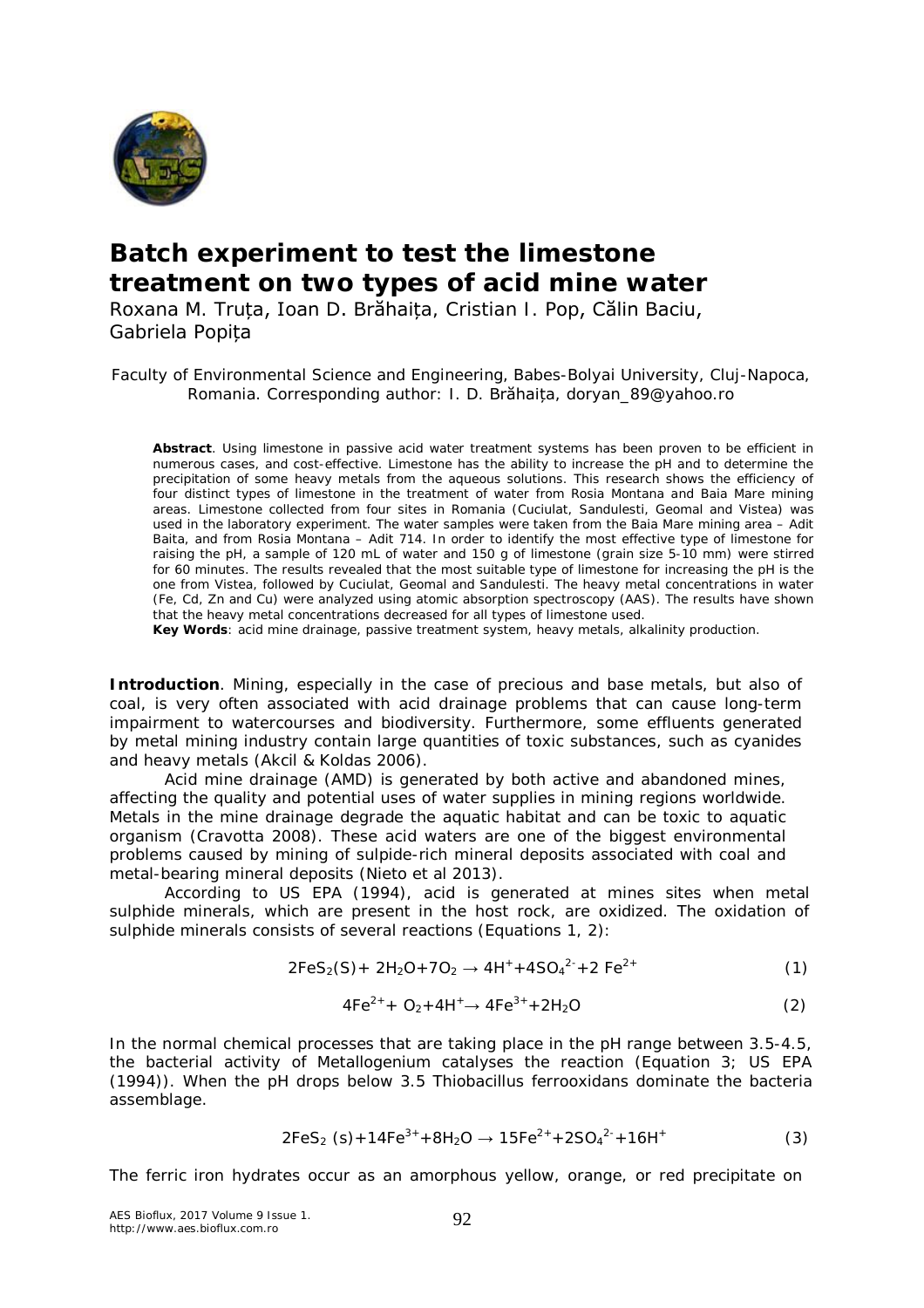the stream bottoms, commonly known as "yellow boy" (U.S. EPA 1994) (Equation 4).

$$
Fe^{3+} + 3H_2O \leftrightarrow Fe(OH)_3(s) + 3H^+ \tag{4}
$$

All these reactions generate significant amounts of acid that make the solution even more aggressive against the rock.

Due to high costs imposed by the traditional methods of treating acid water from mining sites, new passive methods have been developed. The main purpose of the new techniques is to use abundant resources, such as limestone, to design an effective and inexpensive method, as a viable solution to remedy environmental problems imposed by acid waters from mining areas.

During the recent decades, a series of studies were performed worldwide, in order to develop efficient passive methods for treating acid mine waters. Most researches use limestone in open channels or in anoxic drains, resulting in considerable reduction of water acidity and also in effective precipitation of most of the heavy metals present in water (Ziemkiewicz et al 1997; Hammarstrom et al 2003; Alcolea et al 2012; Ziemkiewicz et al 2003; Cravotta & Trahan 1999; Brahaita et al 2015).

Kusin et al (2013) have demonstrated in their study that limestone treatment of acid water is a method worth to be further investigated. The dissolution of calcite (CaCO<sub>3</sub>) can neutralize acidity and increase pH, alkalinity (HCO<sub>3</sub><sup>+</sup>OH<sup>-</sup>) and Ca<sup>2+</sup> in acidic waters. As the pH increases to near-neutral values, concentration of  $Fe^{3+}$ ,  $Al^{3+}$ , and other metals can decline consequently to their precipitation or adsorption (Kusin et al 2013).

The current contribution presents the results of the laboratory experiments using four different types of limestone to treat acid water from two mining areas from Romania: Rosia Montana- Adit 714, and Baia Mare- Adit Baita. The main purpose of this research is to highlight the most efficient type of limestone in removing heavy metals (Cd, Zn, Cu, and Fe) and increasing the value of residual water pH.

**Material and Method**. The sites chosen for collecting acid water for the experiments belong to representative mining areas in Romania. Rosia Montana is a gold mine exploited since pre-Roman times, both in the underground and open pit. The underground mining activities have ceased in 1985. Recent mining operations, combined with historical mining activities in the area have led to AMD generation at the surface and also in the underground. Disturbance from these historical activities is evident in several places along the Rosia Valley. Adit 714 collects and discharges acidic seepage from old underground mining works, acting as an underground passage way that resurfaces at 714 m elevation above sea level. Adit 714 flow ranges between 18  $m<sup>3</sup>$  hour<sup>-1</sup> and about 63 m<sup>3</sup> hour<sup>-1</sup> (5 to 17.5 L s<sup>-1</sup>), with an average flow of 51 m<sup>3</sup> h<sup>-1</sup> (14.2 L s<sup>-1</sup>) (RMGC, 2011).

The second sampling site for acid water is Baita Adit, located in Gutai Mountains, Maramures region, north-west of Romania. The region displays serious environmental issues due to intense pollution by sulphide leak, caused by ancient and recent mining of Pb-Zn-Cu-Au-Ag.

The limestone used for the tests was collected from active quarries in Geomal, Vistea, Sandulesti and Cuciulat sites. In order to remove the moisture, the limestone was dried for 24 hours at a temperature of 105°C before the experiment. Prior to drying limestone, it has been crushed and sieved to obtain a uniform fraction of 5-10 mm.

The experiments consisted in the use of 120 mL of acidic water from the two sources, Rosia Montana and Baita, in which 150 g of limestone was added. Every type of limestone was put into contact with each type of water in Erlenmeyer flasks.

After determining the physical and chemical parameters of the initial sample, the flasks were manually shaken for 60 min, which has proven to be sufficient for a good contact time between acid water and limestone. Then, the final physical parameters were measured.

Metals were analyzed by an atomic absorption spectrometer (ZEEnit 700 Analytik Jena), and physicochemical parameters were measured by using the Multiparameter WTW320i.

The graphs were built using Statistica 8.0 and Excel software packages.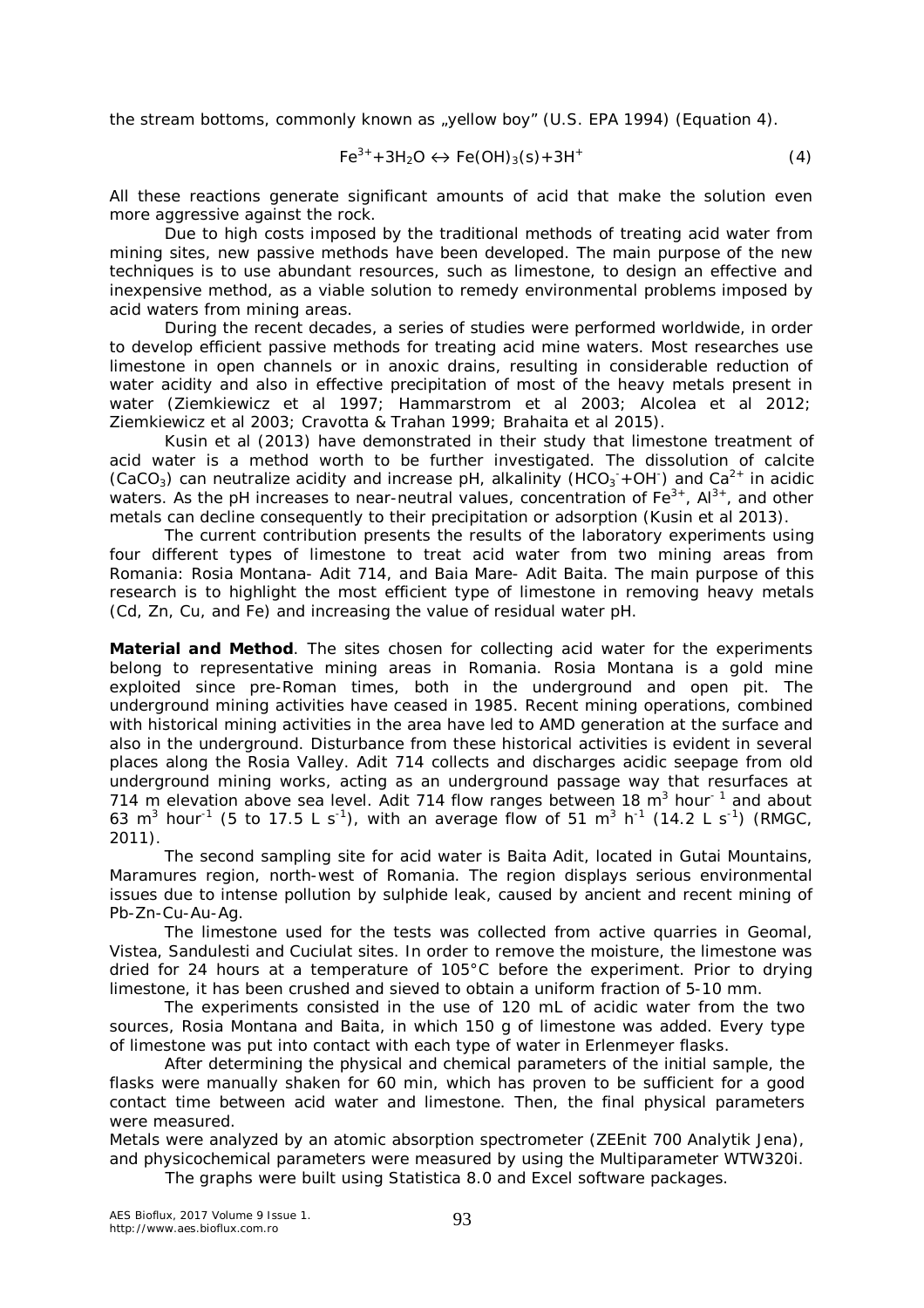**Results and Discussion**. The graphs and tables below are showing the results of the laboratory experiments using four different types of limestone on two types of acidic water from mining areas.

The initial quality of the water samples used in the experiments has been assessed by measuring the physicochemical parameters. As can be seen in Table 1, the water samples had very low pH (2.87 for water samples from Baia Mare, and 2.6 for samples from Rosia Montana), high conductivity imposed by the total of dissolved substances in the solution, and high concentration of heavy metals (Table 2). All these characteristics are representative for acid mine waters, and exceed the maximum admissible contents established by the Romanian legislation in HG 188/2002 (NTPA 001).

Table 1

| Parameters | M.U.            | Baia Mare – Adit Baita | Rosia Montana – Adit 714 |
|------------|-----------------|------------------------|--------------------------|
| рH         | pH unit         | 2.87                   | 2.6                      |
| Eh         | mV              | 220.7                  | 236.6                    |
|            | $^{\circ}$ C    | 19                     | 19                       |
| <b>TDS</b> | mg/L            | 1220                   | 3244.8                   |
| EC.        | µS/cm           | 2770                   | 5070                     |
| Salinity   | $\frac{1}{200}$ | 1.3                    | 27                       |

Initial physicochemical parameters for each acidic water sample

Table 2

Initial concentration of metals in each acidic water sample

| Parameters | M.U. | Baia Mare- Adit Baita | Rosia Montana- Adit 714 |
|------------|------|-----------------------|-------------------------|
| Zn         | mg/L | 67.78                 | 61.11                   |
| Fe         | mg/L | 2161.25               | 2853.07                 |
| Cu         | mg/L | 0.6097                | 1.448                   |
| Cd         | ma/l | በ 1741                | 0.2889                  |

Further on, each water sample has been treated with every type of limestone. As expected, the pH values have increased in both cases as a result of the contact with limestone, as shown in Figure 1. The water sample from Baia Mare, Baita Adit, proved to be more suitable for neutralizing with limestone, the pH rising to values close to 7, thereby falling in optimal limits for the aquatic life. The water sample from Rosia Montana, Adit 714 has been more refractory, reaching values of pH around 6 after the treatment under similar conditions as the Baia Mare sample. The Eh of both water samples is decreasing (Figure 1).





AES Bioflux, 2017 Volume 9 Issue 1. http://www.aes.bioflux.com.ro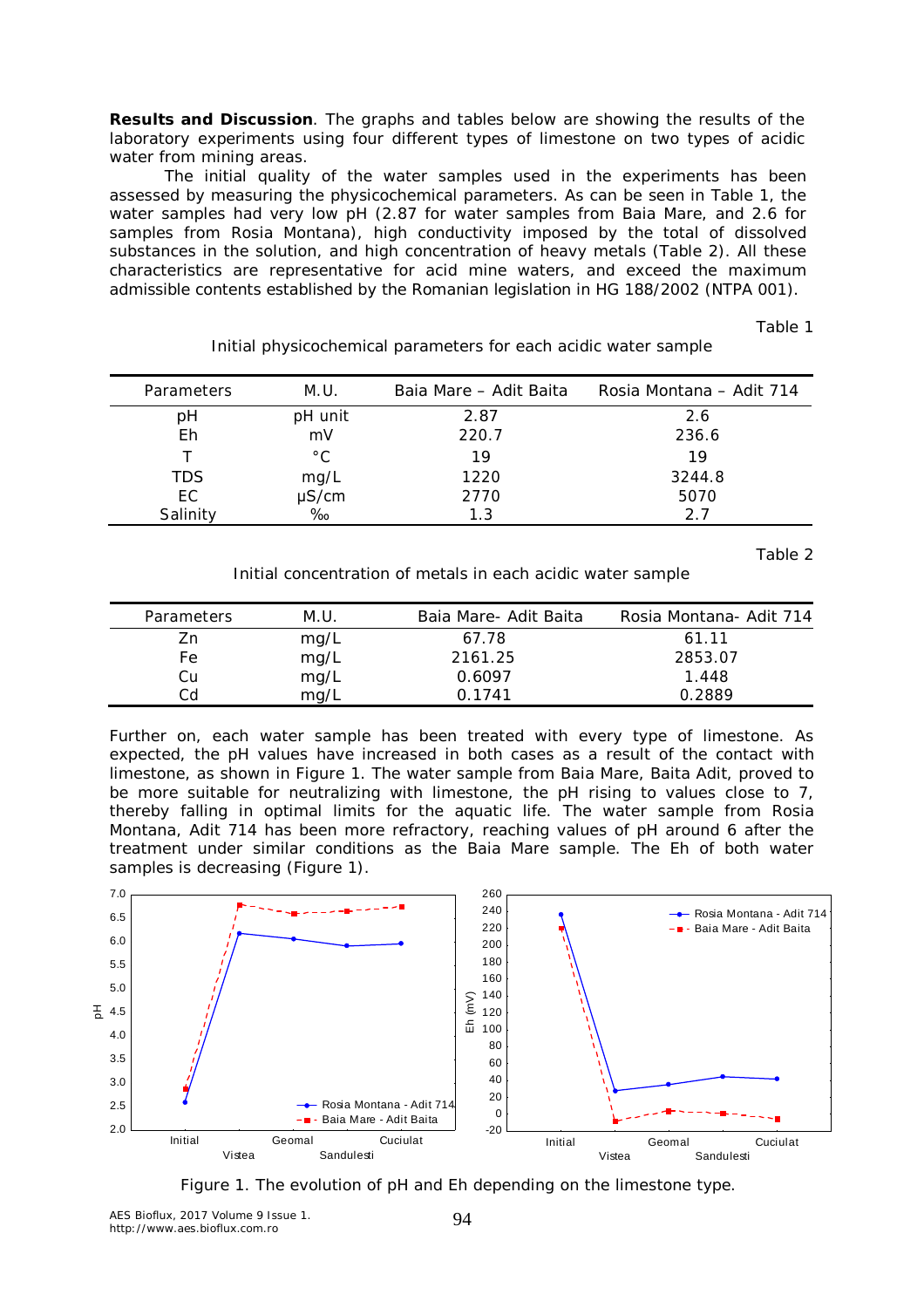Significant declines of the heavy metal concentrations were observed after the limestone treatment of the water samples, presumably due to adsorption on the surface of limestone grains, as shown in Figures 2 to 5. The removal efficiency rate of heavy metals depends on limestone porosity, dimension of the grains, and contact time between water and rock. A time interval of 60 minutes has been considered to be relevant for this experiment.

The electrical conductivity values are elevated, in correspondence with the high TDS content.

The Vistea and Cuciulat limestones, with a relatively high porosity, were the most effective for the removal of cadmium. After the laboratory experiments, for both water samples, the concentration of Cd decreased below 0.2 mg/L, which is the maximum allowable content- CMA- according to NTPA 001 (Figure 2).



Figure 2. Effect of each type of limestone on the removal of Cd ions from AMD.

For copper removal, all limestone types were efficient (Figure 5), managing to decrease the Cu concentration in the AMD below 0.1 mg/L, the maximum admissible concentration established by NTPA 001.



Figure 3. Effect of each type of limestone on the removal of Cu ions from AMD.

Also for iron removal (Figure 4), all limestone types were efficient, and the concentration obtained in the treated water after fulfilling the laboratory experiment are lower than 5 mg/L, the limit established by NTPA 001. The initial iron concentration for the water sample from Rosia Montana was 2853.07 mg/L, while for the Baia Mare water sample,

AES Bioflux, 2017 Volume 9 Issue 1. http://www.aes.bioflux.com.ro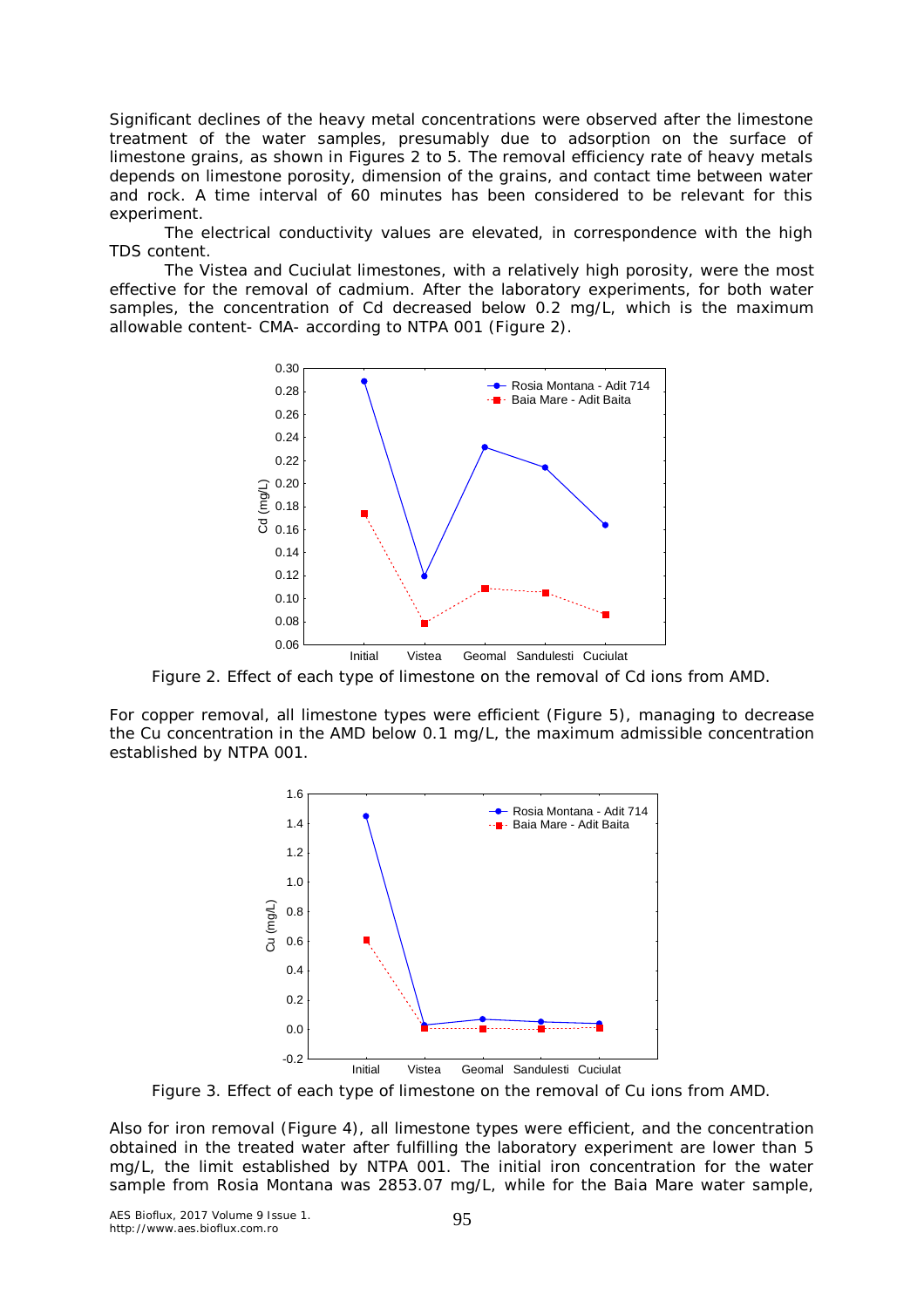the initial concentration was 2161.25 mg/L. After the experiment, the iron concentration in solution was lower than 0.41 mg/L for Rosia Montana water sample, and lower than 0.61 mg/L for Baia Mare water sample.



Figure 4. Effect of each type of limestone on the removal of Fe ions from AMD samples.

Our attempts were less successful in the case of zinc (Figure 5). Although a decrease of the Zn concentration has been noticed, the efficiency of the treatment is low for every limestone type, with some variations related to the characteristics of the limestone. The most effective for both water types was Vistea limestone.



Figure 5. Effect of each type of limestone on the removal of Zn ions from AMD.

**Conclusions**. In the present study a natural and low-cost material, namely the limestone, was investigated in the laboratory experiments as a potential alternative in the treatment of acid mine drainage. The method proved to be effective in reducing the concentration of heavy metals by raising the pH of the solution, forcing them to precipitate.

The experiments have shown that the effectiveness of the method depends on the type of limestone, water characteristics, and the contact time between water and rock. The limestone method is a good alternative for neutralizing the acidic waters and reducing the concentration of heavy metals. The method was shown to be effective in reducing iron, copper, cadmium and zinc concentrations.

The limestone from Vistea, with a higher porosity than the other types, proved to be the most effective in treating AMD. All parameters considered in the study for both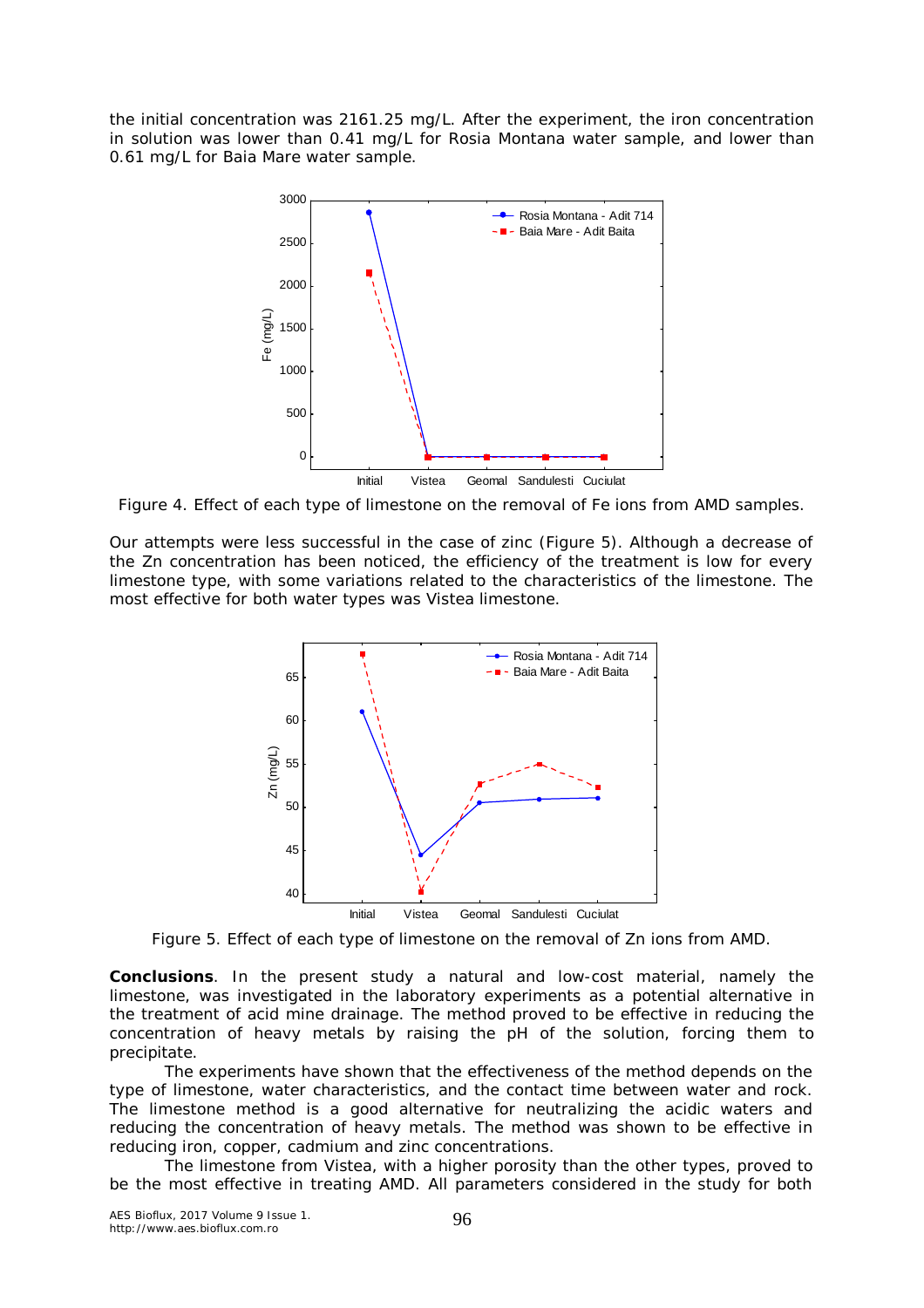water samples, from Rosia Montana – Adit 714 and Baia Mare – Adit Baita, were improved. For the water sample from Rosia Montana, the limestone samples from Vistea and Cuciulat were effective in improving the water quality. The experiments with the water sample from Baia Mare have recorded improvements of the parameters, by using limestone from Vistea, Geomal and Sandulesti.

**Acknowledgements**. Truta R. M. has benefited of the financial support provided by Babes-Bolyai University as an Excellence Fellowship. The experimental part of the work was supported by the Romanian National Authority for Scientific Research, CCCDI – UEFISCDI, through the project ERA NET – ERA MIN 3-005 Tools for sustainable gold mining in EU (SUSMIN).

## **References**

- Akcil A., Koldas S., 2006, Acid mine drainage (AMD): causes, treatment and case studies. Journal of Cleaner Production (14):1139-1145.
- Alcolea A., Vazquez M., Caparros A., Ibarra I., Garcia C., Linares R., Rodriguez R., 2012 Heavy metal removal of intermittent acid mine drainage with an open limestone channel. Minerals Engineering 26:86-98.
- Brăhaița I. D., Baciu C., Lazăr A. L., Pop I. C., Truța R. M., 2015 Passive systems for neutralizing the acid waters by using limestone. Ecoterra 14(4):95-106.
- Cravotta III C. A., 2008 Dissolved metals and associated constituents in abandoned coalmine discharges, Pennsylvania, USA. Part 1: Constituent quantities and correlations. Applied Geochemistry 23(2):166-202.
- Cravotta III C. A., Trahan M. K., 1999 Limestone drains to increase pH and remove dissolved metals from acidic mine drainage. Applied Geochemistry 14:581-606.
- Hammarstrom J. M., Sibrell P. L., Belkin H. E., 2003 Characterization of limestone reacted with acid-mine drainage in a pulsed limestone bed treatment system at the Friendship Hill National Historical Site, Pennsylvania, USA. Applied Geochemistry 18:1705-1721.
- Kusin F. M., Aris A., Misbah A. S. A., 2013 A comparative study of anoxic limestone drain and open limestone channel for acidic raw water treatment. International Journal of Engineering & Technology 13(6):87-92.
- Nieto J. M., Sarmiento A. M., Canovas C. R., Olias M., Ayora C., 2013 Acid mine drainage in the Iberian Pyrite Belt: 1. Hydrochemical characteristics and pollutant load of the Tinto and Odiel rivers. Environmental Science and Pollution Research International 20(11):7509-7519.
- Ziemkiewicz P. F., Skousen J. G., Brant D. L., Sterner P. L., Lovett R. J., 1997 Acid mine drainage treatment with armored limestone in open limestone channels. Journal of Environmental Quality 26(4):1017-1024.
- Ziemkiewicz P. F., Skousen J. G., Simmons J., 2003 Long-term performance of passive acid mine drainage treatment systems. Mine Water and the Environment 22:118- 129.
- \*\*\* HG Nr. 188 din 28 februarie 2002 pentru aprobarea unor norme privind condițiile de descărcare în mediul acvatic a apelor uzate.
- \*\*\* RMGC, 2011 S.C. Roșia Montană Gold Corporation S.A. Raport la Studiul de evaluare a impactului asupra mediului. Chapter 4.1, Water, pp. 21-22.
- \*\*\* US EPA, 1994, Technical Document. Acid Mine Drainage Prediction, pp. 4-5.